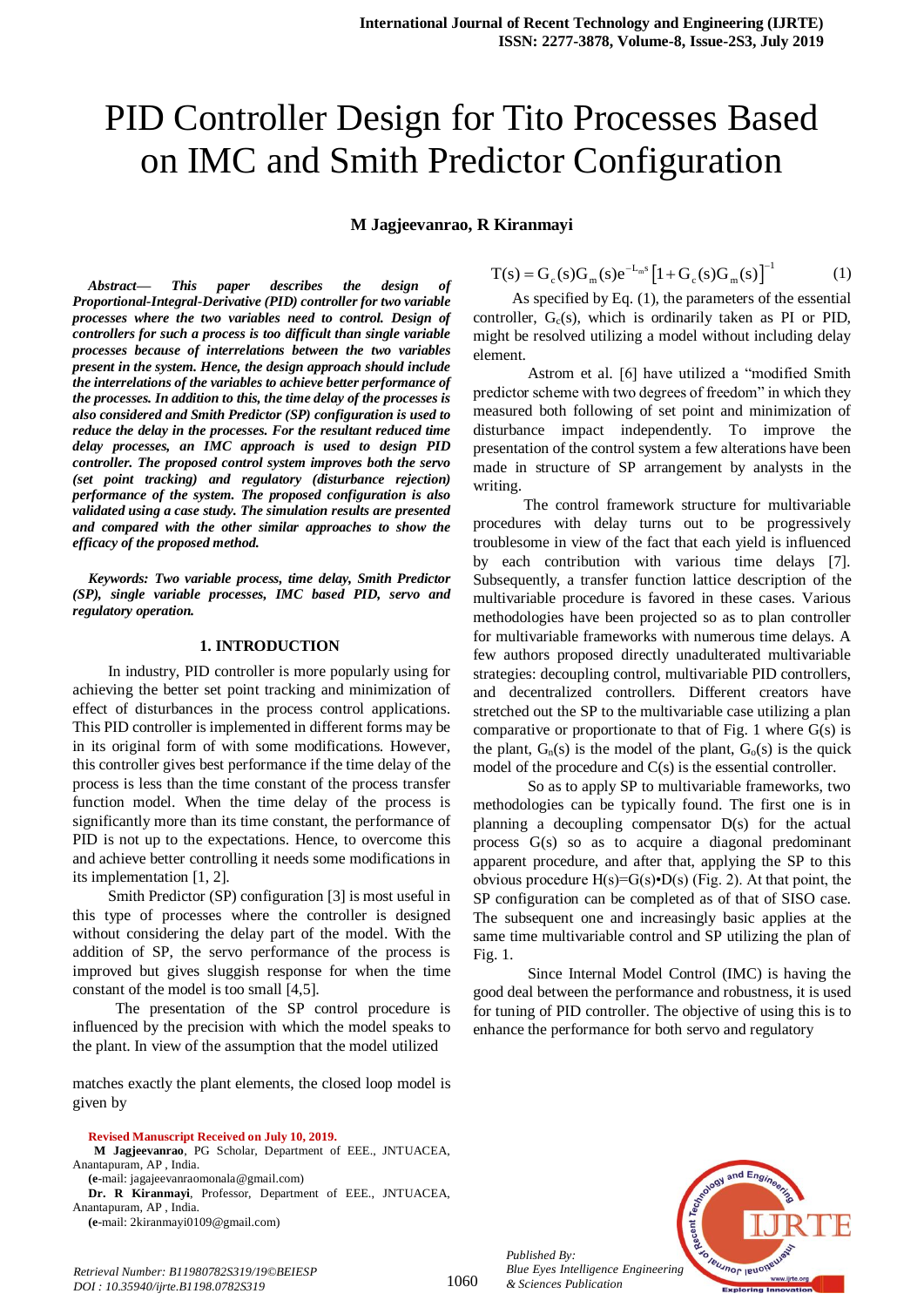# **PID CONTROLLER DESIGN FOR TITO PROCESSES BASED ON IMC AND SMITH PREDICTOR CONFIGURATION**

operations.

 In this paper, an IMC PID controller in an SP setup is proposed for planning the controller for two variable (TITO) processes. At first, the interaction between the parameters is estimated and matching of input and output variables are distinguished. At that point, each loop pair of input/output is constrained by PID control calculation. The PID controller is structured utilizing IMC idea. Further, the simplified form of the PID controller is acquired by the guess of frequency response. The simulation results of two variable procedures show the adequacy of the anticipated strategy.

 The paper is organized as structure of proposed control scheme is explained in section II, IMC representation in SP configuration in section III, Simulation studies in Section IV and finally conclusions are presented.

#### **2. STRUCTURE OF PROPOSED CONTROL SCHEME**

A schematic representation of basic SP and modified IMC control configuration is shown are Fig. 1 and Fig. 2 respectively. This scheme is extended for controlling the TITO processes to attain the enhanced performance by reducing the time delay in the processes. In Fig.1,  $G_c(s)$  is controller,  $G(s)$  is process model,  $G_m(s)$  is delay free model, and 'L' represents the time delay of the process. Similarly in Fig. 2,  $G<sub>inc</sub>(s)$  is represents the controller designed using IMC principle.



**Fig. 1: Basic Structure of SP**



**Fig. 2: IMC control system**

 The most basic representation of the transfer function matrix of the 2x2 process is:

$$
G(s) = \begin{bmatrix} g_{p_11}(s) & g_{p_12}(s) \\ g_{p_21}(s) & g_{p_22}(s) \end{bmatrix}
$$
 (2)

Where, the process  $g_{pij}(s)$  is assumed as first order process with delay time (FOPDT), i.e.,

$$
g_{\text{pij}}(s) = \frac{K}{\tau s + 1} e^{-\theta s} \tag{3}
$$

Then, the corresponding structure of decentralized controller is of the form,

$$
G_C(s) = \begin{bmatrix} g_{C11}(s) & \cdot \\ \cdot & g_{C22}(s) \end{bmatrix} \tag{4}
$$

 The structure of decentralized control for TITO processes using IMC and SP configuration is shown in Fig. 3. In which G(s) is interactive two variable processes as given in Eqn. (2).

 While the controller is designed for two variable processes, it is important to know which output is controlled by which input. This is determined by measuring the interaction among the process variables. The popular approach to measure the interaction is Relative Gain Array (RGA). But due to limitations in RGA method, most of the researchers used it in connection with the NI index. Recently, RGA-RNGA-NI method [8] is used by various researchers to identify the perfect stable control configuration.

 The expressions for calculating the interaction using RGA  $($  $\Lambda$  $)$  –RNGA  $($  $\phi$  $)$ -NI are:

$$
\Lambda = \left[\lambda_{ij}\right]_{2\times 2} = G_p(0) \otimes G_p(0)^{-T}
$$
\n(5)

$$
\phi = \left[\phi_{ij}\right]_{2\times 2} = K_N \otimes K_N^{-T}
$$
\n(6)

$$
K_{N,ij} = \frac{g_{ij}(0)}{\tau_{ar,ij}} = \frac{k_{ij}}{\tau_{ij} + \theta_{ij}}
$$
(7)

$$
N(G) = \frac{|G_p(0)|}{\pi g_{p,ij}} \qquad i, j = 1, 2
$$
 (8)



**Fig. 3: Closed loop process using IMC in SP configuration**

# **3. IMC REPRESENTATION OF A SMITH PREDICTOR**

 The closed loop transfer function of an SP, assuming an exact matching, is given as:

$$
T_{Smith}(s) = \frac{G_c(s)G_m(s)e^{-l_m s}}{1+G_c(s)G_m(s)}
$$
(9)

The IMC transfer function in closed loop, assuming an

exact matching and 
$$
d = 0
$$
, is given as:  
\n
$$
T_{IMC}(s) = G_{IMC}(s)G(s)
$$
\n(10)

This can be rewrite as:

$$
T_{\text{IMC}}(s) = G_{\text{IMC}}(s)G(s)e^{-l_{\text{m}}s}
$$
\n(11)

where,  $G_m(s)$  is a process model without time delay. To have a similar response to the two arrangements, it is clear to show, by observing at Eqns. (10) and (11), that the IMC controller,  $G_{\text{IMC}}(s)$ , is identified with that controller,  $G_c(s)$ , through the change is:



*Published By: Blue Eyes Intelligence Engineering & Sciences Publication* 

1061

*Retrieval Number: B11980782S319/19©BEIESP DOI : 10.35940/ijrte.B1198.0782S319*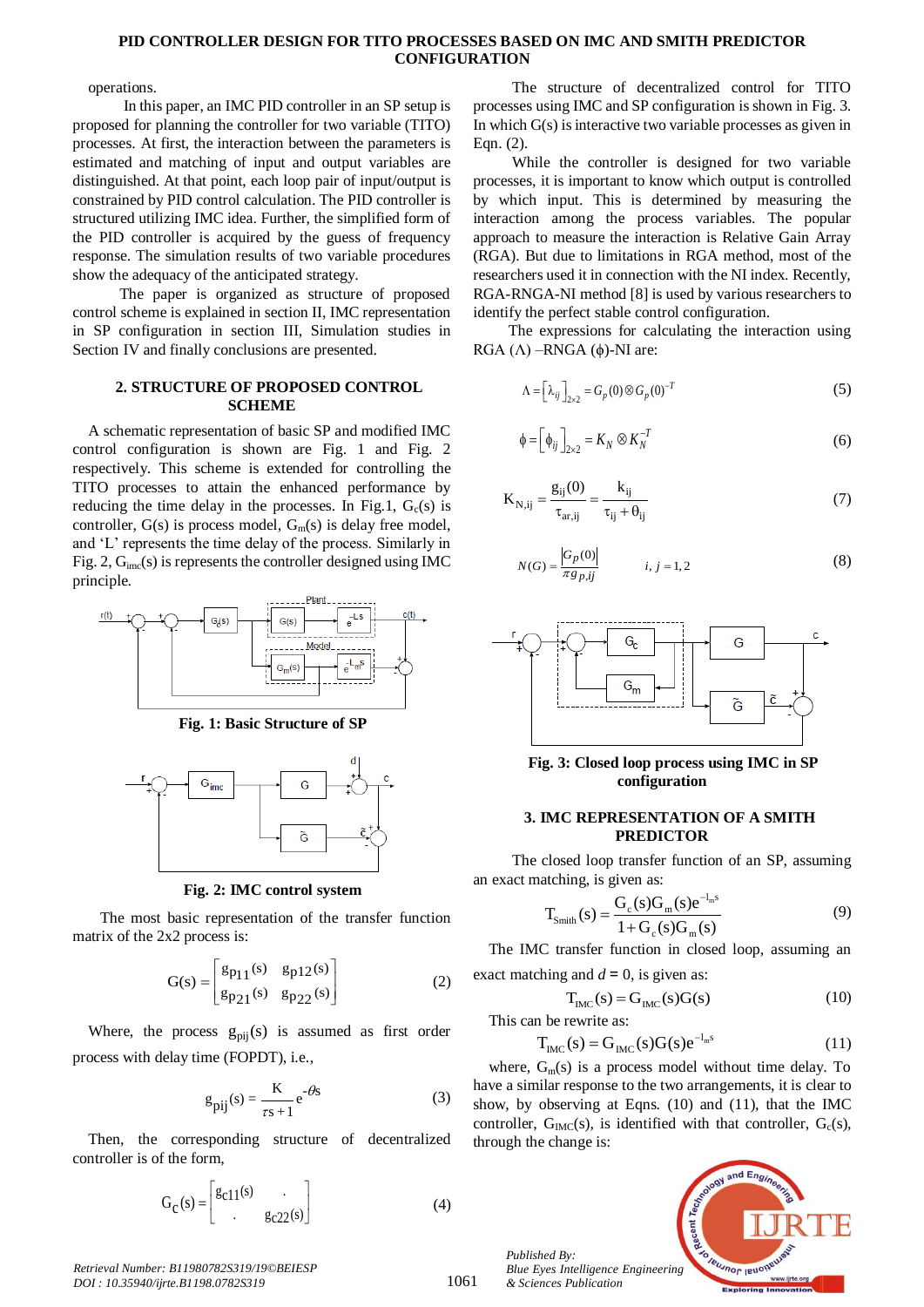$$
G_{\rm IMC}(s) = \frac{G_{\rm c}(s)}{1 + G_{\rm c}(s)G_{\rm m}(s)}
$$
(12)

Along these lines, from Eq. (12), a Smith indicator structure can be put into the IMC structure has appeared in Fig. 3.

 To determine the tuning parameters for the controller  $G<sub>c</sub>(s)$  in Fig. 3, initially, a FOPDT model is considered. So as to get the IMC controller, the procedure model,  $\tilde{G}$  =  $K_m e^{-L_m s} / (T_m s + 1)$ , must be figured as in Eqn. (13). The Taylor series expansion is utilized for the estimation of time-delay, at that point the accompanying conditions are determined.

$$
\tilde{G}(s) = \tilde{G}_{+}(s)\tilde{G}_{-}(s)
$$
\n(13)

The basic IMC principle is,

$$
G_{\text{IMC}}(s) = \tilde{G}_{-}^{-1}(s)F(s)
$$
 (14)

Where,  $F(s) = \frac{1}{(2s+1)^n}$  $F(s) = \frac{1}{(\lambda s + 1)}$ 

After the substitution from Eqn. (1), it becomes,

$$
T_r(s) = \frac{G(s)F(s)}{\tilde{G}_-(s) + [G(s) - \tilde{G}(s)]F(s)}
$$
(15)

$$
T_{d}(s) = \frac{\tilde{G}_{(s)}[1 - F(s)]}{\tilde{G}_{(s)} + [G(s) - \tilde{G}(s)]F(s)}
$$
(16)

$$
\tilde{G}_{+}(s) = (1 - Ls)
$$
 (17)

$$
\tilde{G}_{-}(s) = \frac{K_{m}}{T_{m}s + 1}
$$
\n(18)

From Eqn. (14), IMC controller is obtained by assuming that a filter with  $n = 1$ , as:

$$
G_{\rm IMC}(s) = \frac{T_{\rm m}s + 1}{K_{\rm m}(\lambda s + 1)}
$$
(19)

Eq. (19) demonstrates that, when the parameters of the model,  $K_m$  and  $T_m$ , are known, at that point just the filter parameter,  $\lambda$ , remains to be chosen. The exemplary controller,  $G_c(s)$  would then be able to be gotten utilizing Eqn.  $(12)$  to give,

$$
G_C(s) = \frac{T_m s + 1}{K_m \lambda s}
$$
 (20)

Eqn. (20) can be rewritten as a basic ideal form of PI controller, which results the controller parameters as follows.

$$
K_p = \frac{T_m}{K_m \lambda} \tag{21}
$$

$$
T_i = T_m \tag{22}
$$

 The main unknown in the last two conditions is the time constant of filter,  $\lambda$ , since it is accepted that the plant mathematical model is acquired utilizing the relay technique. Along these lines, in the event that an appropriate estimation of  $\lambda$  is accomplished, at that point, the design strategy will be finished.

From Fig.1, the output *C*(*s*), is obtained as:

$$
\frac{C(s)}{R(s)} = \frac{G_c G_m}{1 + G_c G_m} e^{-Ls}
$$
\n(23)

Expecting an exact matching between the procedure (plant) and the model, Substituting the best possible qualities for  $G_c(s)$  given by Eqn. (20) and  $G_m(s) = K_m/(T_m s + 1)$  into Eqn. (23) and accepting a unit step change into the framework gives,

$$
C(s) = \frac{1}{s(\lambda s + 1)} e - L_m s
$$
 (24)

Using a first-order Taylor series expansion it can be written as:

$$
c(t) = 1 - \left(1 + \frac{L_m}{\lambda}\right) e^{-t/\lambda}
$$
 (25)

By applying the derivative of  $_{\text{ISE}} = \frac{(\lambda + L_m)^2}{2\lambda}$  $=\frac{(\lambda + L_1)}{2\lambda}$ with respect to

*λ*, it provides  $λ = L_m$ . At last, the parameters of PI controller are:

$$
K_p = \frac{T_m}{K_m L_m}
$$
 (26)

$$
T_i = T_m \tag{27}
$$

Processes with two variables are also very common. This is why a similar result to that for the FOPDT transfer function is also applicable for the two variable processes. Following the same procedure as for the FOPDT transfer function, it can easily be shown that the classical controller can now be implemented for two variable processes.

 The entire process of designing the controller for TITO processes includes the following steps:

i) When the controller needs to design a two-variable process, first the interaction between the processes has to measure. In this paper, the interaction between the process variables is measured using RGA-RNGA-NI configuration rules.

ii)Based on the outcome of RGA-RNGA-NI, the pairing of input and output variables are formed and the corresponding process model is used to design the controller.

iii) In the performance of two variable processes, time delay plays an important role, it is considered in this paper and smith predictor configuration is used to compensate the time delay.

iv) Finally, the controller is designed for the process model using the IMC principle and performance of the approach is evaluated.

The performance of the projected method is analyzed using the time integral performance indexes i.e., Integral of Absolute Error (IAE), Integral of the Square Error (ISE). Minimization of IAE and ISE is considered as the objective of present paper.

The time integral performance criteria are expressed as:

$$
IAE = \int_{0}^{\infty} (|e_1(t)| + |e_2(t)|) dt
$$
 (28)

$$
ISE = \int_{0}^{\infty} (e_1^2(t) + e_2^2(t))dt
$$
 (29)

$$
ITAE = \int_{0}^{\infty} t(|e_1(t)| + |e_2(t)|)dt
$$
 (30)



*Retrieval Number: B11980782S319/19©BEIESP DOI : 10.35940/ijrte.B1198.0782S319*

*Published By:*

*& Sciences Publication*